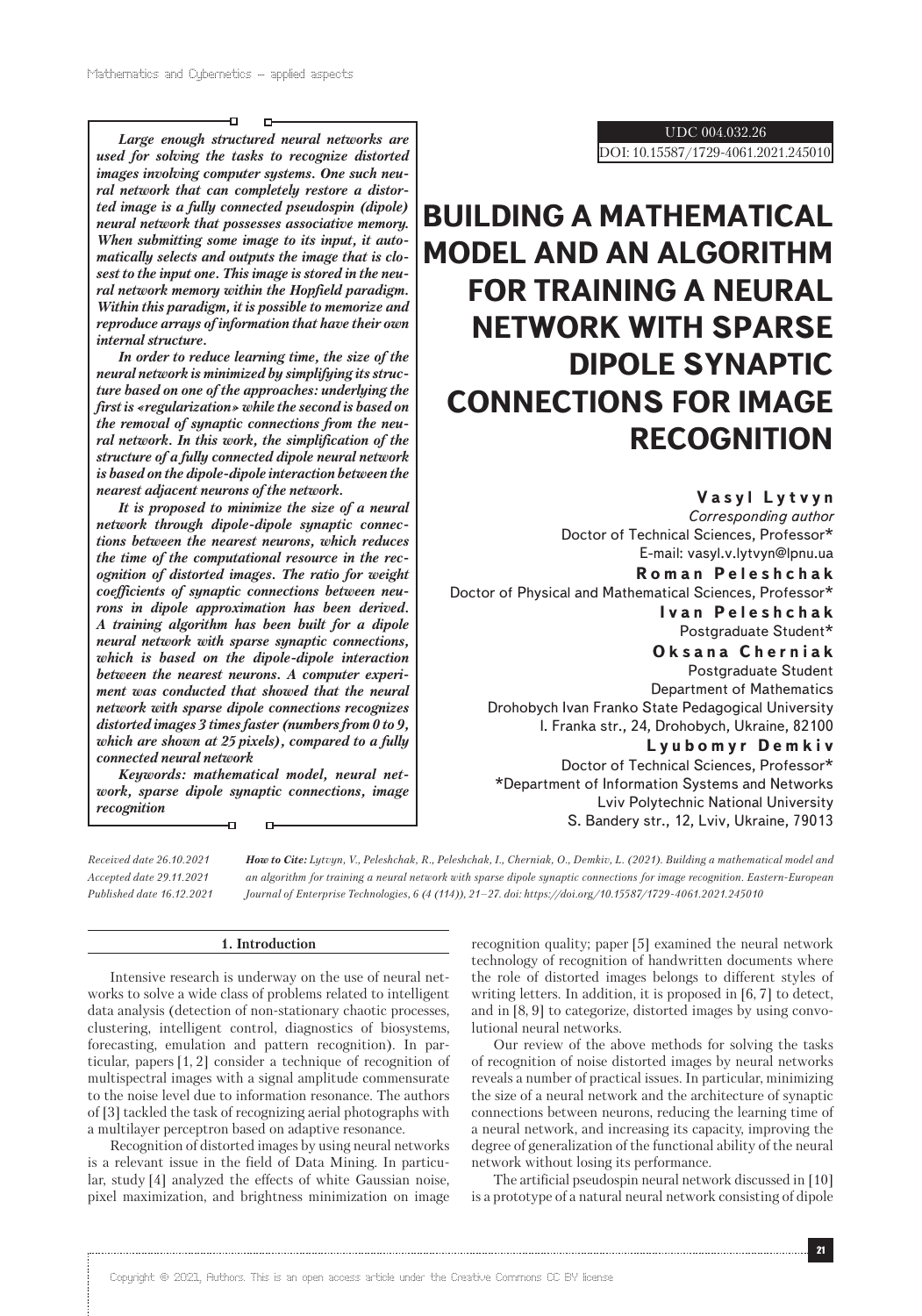neurons that are structural elements of the cytoskeleton microtube [11, 12].

It is a relevant task to design the architecture of an artificial neural network with synaptic connections between the nearest dipole neurons since such a neural network could improve the efficiency of recognizing distorted images by reducing the computing resource used.

#### **2. Literature review and problem statement**

Studies [11, 12] examine the physical model of representation and recognition of images in the neuron cytoskeleton microtube. In particular, paper [11] reported a physical model of associative memory based on an unordered dipole system of the cytoskeleton microtube, which acts as a distributed structure with associative memory. It should be noted that for recording *N* different images-references in an unordered dipole system, it is necessary for each of these images to create their own configuration of the dipole. Different configurations of dipoles must be orthogonal. The dipole system of the cytoskeleton microtube with the relaxation law of evolution has a memory that retains some predetermined set of reference images and tries to remember one of them when it is given any of these noise-distorted images.

In [12], the microscopic physical model of representation and recognition of images in the neural dipole system of the cytoskeleton microtube was built, and the criterion for the selection of informational features of the image in the cytoskeleton microtube was formulated. It is shown that at a certain ratio of the constants of synaptic connections between the tubulin molecules, the main state of the dipole system of the microtube is dipole glass. Synaptic connections between tubulin molecules are executed in dipole approximation [12] as  $\lambda_{ij}$  ∼ 1/ $R_{ij}^3$  ( $R_{ij}$  is the center-to-center distance between the *i*-th and *j*-th molecules). Thus, when constructing an artificial neural network with dipole neurons, it is possible to limit the synaptic connections between the nearest neurons  $(\lambda_{ii} \sim 1/R_{ii}^3)$ . That would lead to a decrease in the number of synaptic connections between neurons, which could ultimately reduce the learning time of the neural network.

Papers [13, 14] report experimental data showing that in the neurons of the brain, informational protein nanopolymers – cytoskeleton microtubes – are the corresponding substrates for «quantum-statistical calculations». The basic element of the structure of the cytoskeleton is the cytoskeleton microtubes, which are hollow cylindrical tubes with an outer diameter of 25 nm and an internal diameter of about 14 nm, and a length of  $1-10 \mu m$ .

In these experimental studies performed at physiological temperature, it was found that the cytoskeleton microtube consists of tubulin molecules. Each tubulin molecule has a dipole momentum of about 100 D (debay) and is a dimer consisting of α- and β-tubulins connected by a thin membrane. The tubulin dimer can exist in two different geometric configurations (conformations), that is, in two states, which, in the language of Boolean algebra, can be described by 0 and 1. Each molecule of tubulin (dimer) has a dipole moment. Dipole neurons with dipole orientation in two states +1 and 0 are the analogs of the tubulin molecule (dimer) in an artificial neural network.

In addition, papers [13, 15–17] indicate that cytoskeleton microtubes flicker optically during metabolic activity, and the resonance frequencies of tubulin molecules are approximately  $10^{11} - 10^{13}$  Hz.

With increasing requirements for efficiency in solving problems of recognition of distorted images, we propose to create a neural network with sparse dipole connections based on a prototype of the natural neural network of the cytoskeleton microtube type, which would reduce the computing resource used to recognize distorted images.

# **3. The aim and objectives of the study**

The purpose of this work is to build a mathematical model of an artificial dipole (pseudospin) neural network with dipole synaptic connections between neurons with optimized computational resource time for the recognition of symbolic characters by this network.

To accomplish the aim, the following tasks have been set: – to derive the ratio for the weight coefficients of synap-

tic connections between neurons in dipole approximation;

– to design an artificial neural network learning architecture with sparse synaptic connections and dipole neurons that have the properties of tubulin molecules in the cytoskeleton microtube;

– to build an algorithm for recognizing distorted images by an incomplete (sparse) dipole neural network.

#### **4. The study materials and methods**

Similar to the biological prototype [18, 19], paper [10] proposes the architecture of an artificial fully connected neural network consisting of neurons that are characterized by dipole momentum. It should be noted that the interaction between adjacent neurons is carried out through dipole frustrated (a large number of low-energy states (attractors)) synaptic connections. The dynamics of the dipole neuro system are set by the process of relaxation of the energy of interaction of dipoles (pseudospins). Any initial  $2^N$  state coincides with one of these stationary states. As a result of the completion of relaxation processes in the dipole neural network, the input image is associated with one of those images that were remembered earlier. Thus, we can argue that the dipole neural network appears as a distributed structure that has an associative memory [10].

Neurons of the artificial dipole fully-connected neural network, the architecture of which is shown in Fig. 1, are located at the points of space with coordinates:

$$
\overline{r_i} = m_i \overline{a}_1 + n_i \overline{a}_2 + p_i \overline{a}_3,\tag{1}
$$

 $m_i, n_i, p_i \in \mathbb{Z}$ ;  $\overline{a}_1$ ,  $\overline{a}_2$ ,  $\overline{a}_3$  are the basis vectors [20].

Dipole neural network is most likely for a specific implementation of a dynamic neural network. This neural network consists of *N* stochastic dipole neurons, which are interrelated by the synoptic connections  $\lambda_{ij}$  (*i*, *j* are the numbers of neurons).

The symmetrical matrix of fully related synaptic connections takes the following form [20]:

$$
\hat{\lambda}^{tot} = \begin{pmatrix}\n0 & \lambda_{12} & \lambda_{13} & \dots & \lambda_{1N} \\
\lambda_{21} & 0 & \lambda_{23} & \dots & \lambda_{2N} \\
\lambda_{31} & \lambda_{32} & 0 & \dots & \lambda_{3N} \\
\dots & \dots & \dots & \dots & \dots \\
\lambda_{N1} & \lambda_{N2} & \lambda_{N3} & \dots & 0\n\end{pmatrix} .
$$
\n(2)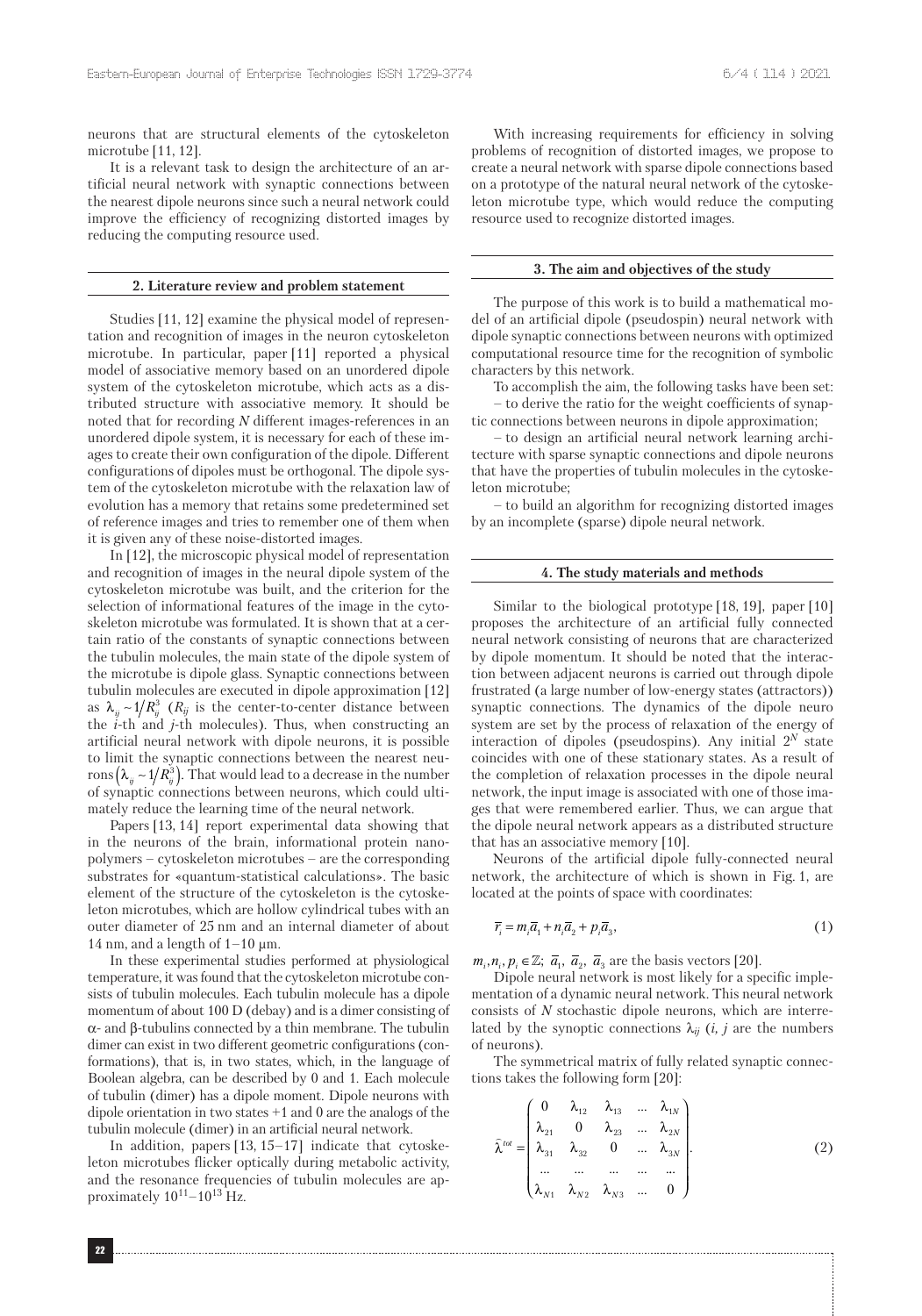

Fig. 1. Dipole neural network with fully-connected synoptic connections. The product *Vi Vj* > 0 indicates the strengthening of the synaptic connection between both the *i*-th and *j*-th neuron, and *Vi Vj* < 0 indicates its weakening. One neuron corresponds to each pixel

To minimize the learning time of the neural network, it is proposed to reduce the symmetrical matrix of fully-conis proposed to reduce the symmetrical matrix of funy-con-<br>nected connections of the dipole neural network  $\hat{\lambda}^{tot}$  (2) the connections of the dipole neural network  $\lambda$  (2)<br>to the matrix  $\hat{\lambda}$  (9) with sparse connections between the nearest adjacent neurons within the dipole-dipole interaction  $(\lambda_{ii} = 1/R_{ii}^3)$ .

# **5. Results of building the mathematical model of a dipole neural network**

**5. 1. Deriving the ratio for the weight coefficients of synaptic connections between neurons in dipole approximation**

The energy of synaptic connections λ*ij* between two dipole neurons in the electrostatic approximation is derived. The energy of interaction between two neurons can be considered as the potential energy of the charge system of one neuron *i* in the outer field, which is created by the charge system of the second neuron *j*:

$$
\lambda_{ij} = \sum_{k=1}^{M} e_k \varphi_j \left( \overline{r}_k \right),\tag{3}
$$

where  $\varphi_i(\bar{r}_k)$  is the potential created by the system of charges of the *j*-th neuron, at the points of charge placement of the *i*-th neuron. If the neuron charge systems are far from each other, then the field potential  $\varphi_i(\overline{r_k})$  changes slightly in the area of space occupied by the neuron *i*. In this case, it is convenient to expand into a Taylor series based on the powers of  $\bar{r}_k$ , by selecting the location point 0 inside the charge system of the *i*-th neuron:

$$
\varphi_j(\overline{r_k}) = \varphi_j(0) + \sum_{\beta} \left( \frac{\partial \varphi_j(\overline{r_k})}{\partial x_{\beta}} \right)_0 x_{\beta \beta} + \dots \tag{4}
$$

Upon substituting  $(4)$  in  $(3)$ , we obtain:

$$
\lambda_{ij} = \varphi_j(0) \sum_{k \in \mathbf{0}} e_k + \sum_{\beta} \left( \frac{\partial \varphi_j(\overline{r_k})}{\partial x_{k \beta}} \right)_0 \sum_{k \in \mathbf{0}} e_k x_{k \beta} + \dots =
$$
  
=  $\varphi_j(0) q_i + \overline{d}_i \overline{\nabla} \varphi_j(0) + \dots,$  (5)

where  $d_i = e_i \overline{r_i}$  is the dipole moment of the *i*-th neuron. After substituting in (5), the multi-field expansion of potential  $\varphi$ <sub>*j*</sub>(0) (6) takes the form:

$$
\varphi(\bar{R}_{ij}) = \sum_{k} e_k |\bar{R}_{ij} - \bar{r}_k| = \frac{q}{R_{ij}} + \frac{dR_{ij}}{R_{ij}^3} + ..., \qquad (6)
$$

where the first term in (5) describes the monopole-multipole interaction, and the second – dipole-multipole interaction, etc.

For electrically neutral neurons, the first term in the energy function (5) is  $d_i \overline{\nabla} \left( \left( d_j \overline{R}_i \right) / R_{ij}^3 \right)$ . The action of operator  $\overline{\nabla}$ on the second term  $(5)'$  led to the form:

$$
\lambda_{ij} = \left(\frac{1}{4\pi\epsilon\epsilon_0 R_{ij}^3}\right) \left[d_i d_j - \frac{3\left(\overline{d}_i \overline{R}_{ij}\right)\left(\overline{d}_j \overline{R}_{ij}\right)}{R_{ij}^2}\right],\tag{7}
$$

where  $\varepsilon$  is the relative dielectric permeability of the environment in which neurons are located;  $\varepsilon_0$ =8.85⋅10<sup>-12</sup> F/m;  $R_{ij}$  is the center-to-center distance between the *i*-th and *j*-th neurons.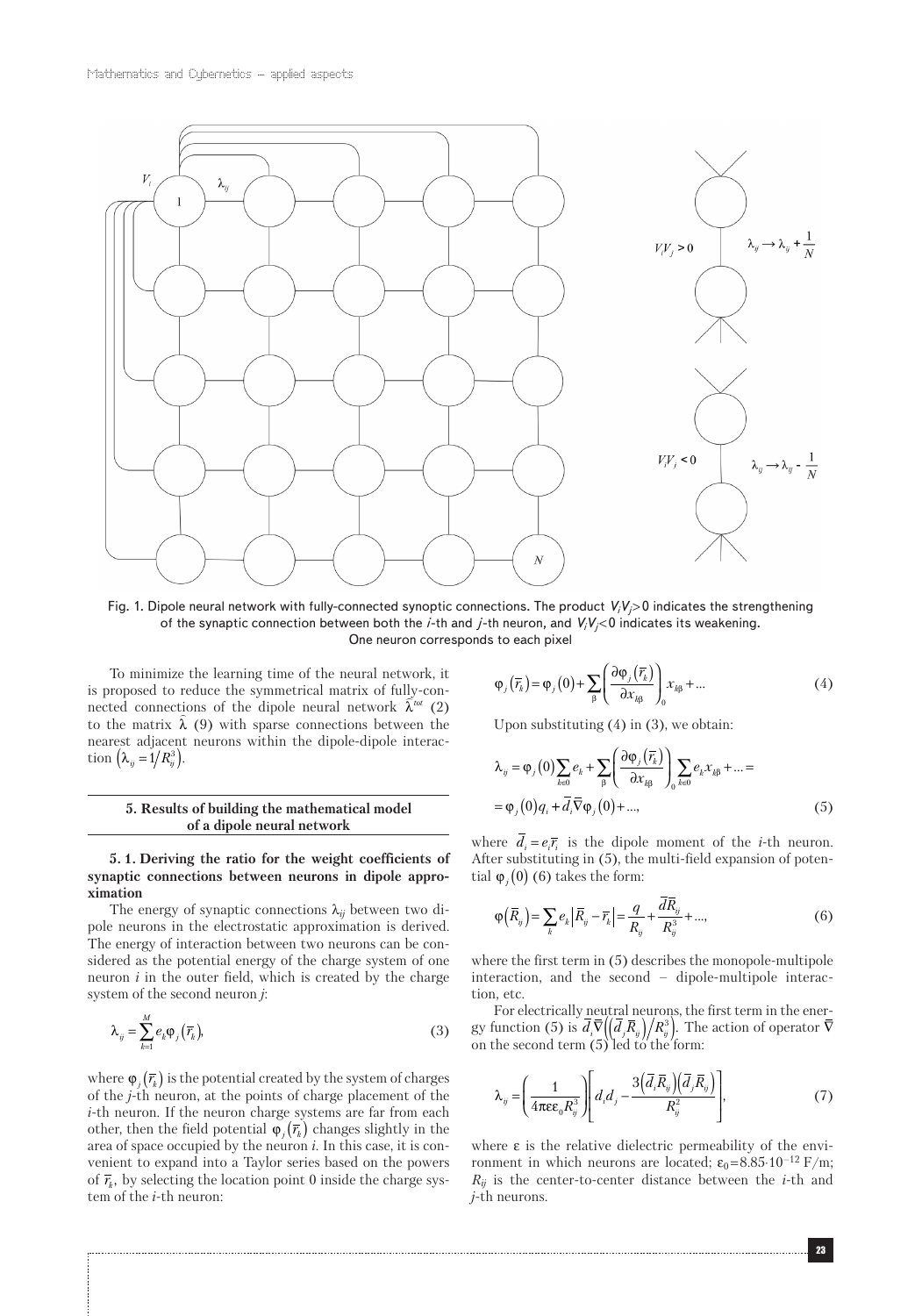It should be noted that the multipole expansion is valid over the long distances between interacting systems. A prerequisite for its fairness is the absence of overlapping charge distribution. Due to the quantum-mechanical «smearing» of charges, such an overlap is always in place but, for the case of interacting molecules of tubulin, it is very small. Since overlapping exponentially decreases in proportion to distance, the energy of electrostatic interaction in the form of a multipole series means neglect of exponentially descending terms.

After the introduction of the spherical angle  $\Theta = \overline{d_i} \wedge \overline{l}$  (the angle between the directions of the dipole axis and the unitynormalized vector  $\bar{l} = \bar{R}_{ij} / R_{ij}$ , connecting the mass centers of the *i*-th and *j*-th neurons), the energy of the synaptic bond of two electric dipoles  $d_i$  and  $d_j$ , is equal to:

$$
\lambda_{ij} = \left(\frac{1}{4\pi\epsilon\epsilon_0 R_{ij}^3}\right) \left[\bar{d}_i \bar{d}_j - 3\left(\bar{d}_i \bar{I}\right)\left(\bar{d}_j \bar{I}\right)\right] =
$$
\n
$$
= -\left(\frac{1}{4\pi\epsilon\epsilon_0 R_{ij}^3}\right) \left[3\cos^2\Theta - 1\right] d_{ix} d_{jx},\tag{8}
$$

where  $d_{ix}$ ,  $d_{jx}$  are the projections of the dipole *i*-th and *j*-th neurons onto the *x* axis. It follows from (8) that the resonant dipole-dipole interaction of neurons is sign-alternating. Different pairs of dipole neurons can interact with each other in both ferroelectric and antiferroelectric ways. In addition, the interaction between dipole neurons can be random in terms of signs [11, 12].

Therefore, the dipole neural network will be dipole glass in which there is a significant number of frustrations, which could lead to enormous degeneration of the ground state. Thus, within the system, there can exist a significant number of states with low energy (a large number of attractors), which is close to the energy of the ground state. The number of such states can equal 2*<sup>N</sup>* = exp(*N*ln2). This makes it possible to remember a large number of reference images.

Analyzing (8) has revealed that the settings of synaptic connections between neurons during neural network learning can be assigned by changing the topology of their arrangement (changing the distance  $R_{ij}$  between the *i*-th and *j*-th neurons) or by changing the angle  $\Theta = \overline{d}_i^{\prime} \wedge \overline{l}$ .

## **5. 2. Building an artificial neural network architecture with dipole neurons**

Within the dipole-dipole interaction between neurons, the architecture of the dipole (pseudospin) neural network with fully-connected synaptic connections (Fig. 1) takes the form shown in Fig. 2.

The synaptic connections between the dipole neural network neurons are sparse in such a way that their synaptic connections in each row and columns of the single-layer neural network exist only between the nearest adjacent dipole neurons (Fig. 2).

The incomplete sparse matrix of synaptic connections of the dipole neural network of dimensionality *n*⋅*n* (*n* is the number of neurons in a row or column) with the number of neurons  $N = n^2$  takes the form:

$$
\hat{\lambda} = \begin{pmatrix}\n0 & \lambda_{12} & \dots & 0 & \dots & \lambda_{1,n+1} & \dots & 0 & \dots & 0 \\
\lambda_{21} & 0 & \lambda_{23} & 0 & \dots & 0 & \lambda_{2,n+2} & 0 & \dots & 0 \\
0 & \lambda_{32} & 0 & \lambda_{34} & \dots & 0 & \dots & \lambda_{3,n+3} & \dots & 0 \\
\vdots & \vdots & \vdots & \vdots & \vdots & \vdots & \vdots & \vdots & \vdots \\
0 & \dots & 0 & \dots & \lambda_{N,N-n} & \dots & 0 & \dots & \lambda_{N,N-1} & 0\n\end{pmatrix}.
$$
\n(9)

If  $N=n^2$  is the number of neural network neurons, then the number of synaptic connections  $N_{\hat{\lambda}}$  in the flat inferior neural network (9), shown in Fig. 2, is defined by:

$$
N_{\tilde{\lambda}} = 4n(n-1), \ n \ge 2,\tag{10}
$$

where as the number of synaptic connections of the fullyconnected symmetrical square matrix (2), whose main diagonal hosts zero elements  $\lambda_{ii} = 0$ , is determined from the following ratio [20]:

$$
N_{\hat{\lambda}^{\omega t}} = n^2 \left( n^2 - 1 \right). \tag{11}
$$



Fig. 2. Dipole neural network with sparse synaptic connections

The number of synaptic connections in the incomplete dipole neural network relative to the fully connected one is less by a times:

$$
\alpha = \frac{N_{\tilde{\lambda}^{tot}}}{N_{\tilde{\lambda}}} = \frac{n(n+1)}{4}.
$$
\n(12)

The time for setting synaptic connections  $\lambda_{ij}$  (per iteration) in a fully-connected neural network is proportional to the number of synaptic connections  $N_{\hat{\lambda}^{\omega t}}$ , that is:

$$
t^{tot} = k_{\hat{\lambda}^{tot}} N_{\hat{\lambda}^{tot}},\tag{13}
$$

where  $k_{\hat{\lambda}^{tot}}$  is the coefficient that describes the setting time of one synaptic connection.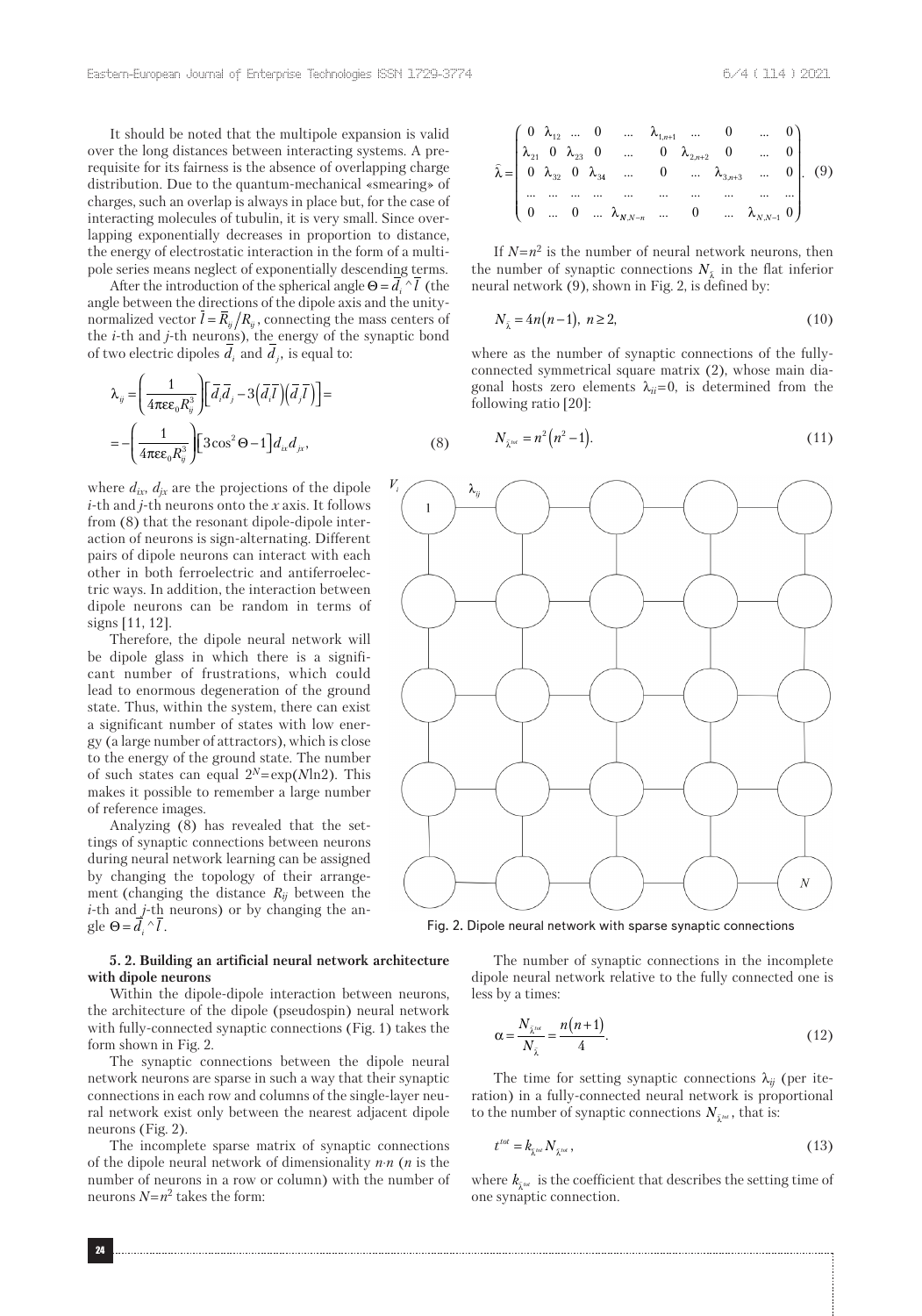Similarly, the time for setting synaptic connections  $\lambda_{ij}$  (per iteration) in a dipole incomplete neural network is equal to:

$$
t^{tot} = k_{\hat{\lambda}} N_{\hat{\lambda}}.\tag{14}
$$

The coefficients  $k_{\hat{\lambda}^{tot}}$  and  $k_{\lambda}$  depend solely on the architecture of synaptic connections in the corresponding neural networks.

Considering (10), (11), (13), (14), we obtained:

$$
\frac{t^{tot}}{t} = \frac{k_{\tilde{\lambda}^{tot}}}{k_{\lambda}} \alpha,\tag{15}
$$

a ratio that describes how many times the time of setting up synaptic connections of an incomplete dipole neural network is less than the time of setting up synaptic connections of a fully-connected single-layer neural network.

# **5. 3. Designing an algorithm for recognizing distorted images by an incomplete dipole neural network**

Numerical experiments were carried out using the software package «MATLAB» to recognize noised figures from 0 to 9. The figures were noised using pseudo-random evenly distributed numbers, that is, the pixel that changed in the digit image was randomly selected.

In particular, the case was considered where the dimensionality of the pixel matrix of the digital image of the input images was 5⋅5. Then the single-layer artificial dipole neural network would consist of 25 neurons (*N* = 25).

The algorithm for recognizing input images is implemented using a fully connected and incomplete matrix of synaptic connections. In the case of a fully connected matrix, the number of synaptic connections is  $N_{\tilde{\lambda}^{tot}} = 600$ , for an incomplete matrix is  $N_{\tilde{\lambda}} = 80$ , based on formulas (11), (10), respectively.

The algorithm of training a sparse dipole neural network is depicted in the form of a flowchart (Fig. 3) and is described in writing (step by step).

The algorithm for training a sparse dipole neural network consists of the following steps:

1. Enter the input vector of the image:

 $V_i, V_j, V_i^*, V_j^*.$ 

Here,  $V_i^*$ ,  $V_j^*$  are the noisy signals. 2. Initialize synaptic coefficients:

$$
\lambda_{ij} = \begin{cases} V_i V_j, i \neq j, \\ 0, i = j. \end{cases}
$$

3. At zero iteration, at the output of the *j*-th neuron, the value of the *j*-th input image is assigned:

 $Y_j(0) = V_j^*$ .

4. A new state of the *j*-th neurons is calculated:

$$
S_j(t+1) = \sum_{i=1}^N \lambda_{ij} Y_i(t).
$$

5. New output values are calculated:

$$
Y_i(t+1) = \text{sign}(S_i(t+1)).
$$

6. If  $Y_i(t+1) = Y_i(t)$ , then the algorithm is completed; otherwise,  $Y_i(t) = Y_i(t+1)$ , proceed to the execution of step 4 of this algorithm.



Fig. 3. Flowchart of the algorithm for training a sparse dipole neural network

Based on the given algorithm, a computer experiment was conducted, which showed that when recognizing the noisy images of digits from 0 to 9, the fully-connected dipole neural network recognized images where the maximum number of distorted pixels for each digit was 12 out of 25. For 10 distorted pixels, the number of iterations is 2. The time to recognize images by a fully-connected dipole neural network:

$$
t^{tot} = 2kN_{\hat{\lambda}tot},\tag{16}
$$

where *k* is the coefficient that describes the time of setting one synaptic connection. When using an incomplete matrix of synaptic connections, the number of distorted pixels for each digit was 10 out of 25. At the same time, the maximum number of iterations for recognizing the input image was 5. The time for image recognition by an incomplete neural network is:

$$
t = 5kN_{\hat{\lambda}}.\tag{17}
$$

That is, an image of  $10/25.100\% = 40\%$  distorted pixels was recognized.

# **6. Discussion of results of studying the dipole neural network morphology and the time of its computational resource**

According to the results (16), (17), in the case of an incomplete dipole neural network, the time *t* for setting synaptic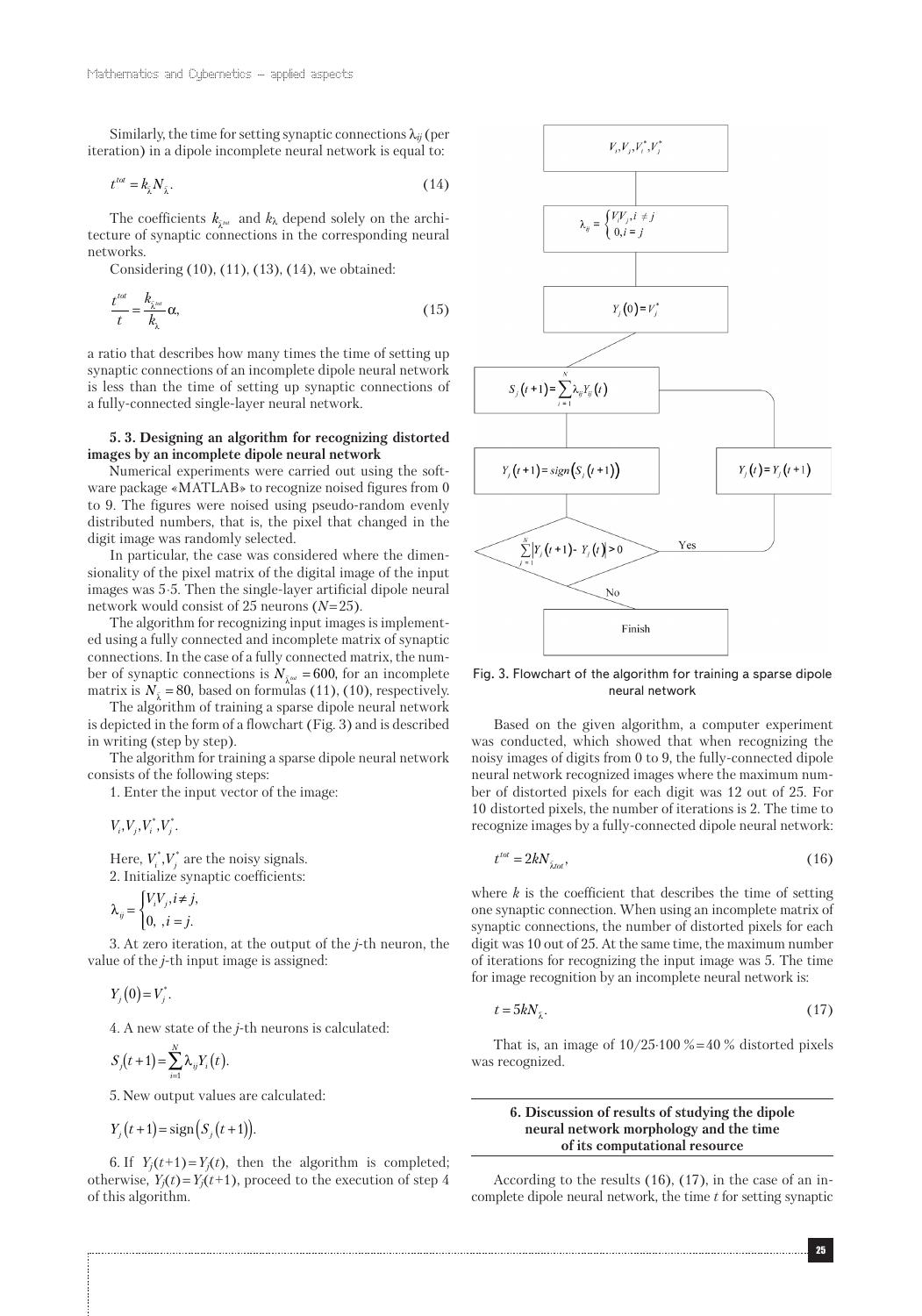connections for image recognition, which has 10 distorted pixels, is less than the time *t tot* for image recognition by a fully-connected network by:

$$
\frac{t^{tot}}{t} = \frac{2kN_{\tilde{\lambda}^{tot}}}{5kN_{\tilde{\lambda}}} = \frac{n(n+1)}{10}
$$
 times. (18)

For the number of neurons  $N=25$ , this ratio is  $t^{tot}/t=3$ .

That is, the time of recognition of distorted images (10 distorted pixels out of 25) by an incomplete dipole neural network (Fig. 2) is 3 times less than that by the fully-connected one, which could improve the efficiency of solving the tasks to recognize distorted images.

The comparative analysis of the time of dipole neural network configuration with tridiagonal synaptic connections [10] with the time of setting up synaptic connections between the nearest dipole neurons (9) reveals that in the first case, the setting time is  $t \sim t^{tot}/n^2$ , whereas in the second –  $t \sim t^{tot}/(n(n+1))$ . That is, the time of setting the dipole neural network with synaptic connections between the nearest neurons (9), when compared to the tridiagonal dipole neural network [10], is less at a small number of neurons, and with an increase in the number of neurons *n*, the durations become almost equal.

The dipole neural network model has two main limitations: 1. The number of images that can be stored and accurately reproduced is limited.

2. The dipole neural network can be unstable if there is a mini-threshold distance between the training examples within the Euclid metrics. This issue can be resolved by the choice of orthogonal training examples.

The disadvantage of this model is that synaptic connections between neurons are described within the nearest adjacent neurons since there is a dipole-dipole interaction between neurons.

Further studies will experiment with more different images, as well as with a higher number of pixels contained in a single image.

# **7. Conclusions**

1. The ratio for weight coefficients of synaptic connections between neurons in dipole approximation has been derived, which shows that there may be a significant number of low energy states in the system (a large number of attractors), which is close to the energy of the ground state. This could make it possible to remember a large number of reference images. The number of such states may equal 2*<sup>N</sup>* = exp(*N*ln2).

2. The architecture of a dipole neural network with synaptic connections between the nearest neurons has been designed, which makes it possible to reduce the used computational resource for the recognition of distorted images by 3 times relative to the fully-connected dipole neural network.

3. An algorithm of recognition of distorted images by an incomplete dipole neural network has been built; a computer experiment in the software package «MATLAB» was carried out on the basis of this algorithm, which showed that a neural network with sparse dipole connections is 3 times faster to recognize distorted images (numbers from 0 to 9, which are shown at 25 pixels) compared to the fully-connected dipole neural network.

#### References

- 1. Peleshchak, I., Peleshchak, R., Lytvyn, V., Kopka, J., Wrzesien, M., Korniak, J. et. al. (2020). Spectral Image Recognition Using Artificial Dynamic Neural Network in Information Resonance Mode. Artificial Intelligence and Industrial Applications, 313–322. doi: https://doi.org/10.1007/978-3-030-51186-9\_22
- 2. Lytvyn, V., Peleshchak, I., Peleshchak, R., Holoshchuk, R. (2018). Detection of multispectral input images using nonlinear artificial neural networks. 2018 14th International Conference on Advanced Trends in Radioelecrtronics, Telecommunications and Computer Engineering (TCSET). doi: https://doi.org/10.1109/tcset.2018.8336169
- 3. Greenberg, S., Guterman, H. (1996). Neural-network classifiers for automatic real-world aerial image recognition. Applied Optics, 35 (23), 4598. doi: https://doi.org/10.1364/ao.35.004598
- 4. Andriyanov, N. A., Dementiev, V. E., Kargashin, Y. D. (2021). Analysis of the impact of visual attacks on the characteristics of neural networks in image recognition. Procedia Computer Science, 186, 495–502. doi: https://doi.org/10.1016/j.procs.2021.04.170
- 5. Simard, P. Y., Steinkraus, D., Platt, J. C. (2003). Best practices for convolutional neural networks applied to visual document analysis. Seventh International Conference on Document Analysis and Recognition, 2003. Proceedings. doi: https://doi.org/10.1109/ icdar.2003.1227801
- 6. Zhou, Y., Song, S., Cheung, N.-M. (2017). On classification of distorted images with deep convolutional neural networks. 2017 IEEE International Conference on Acoustics, Speech and Signal Processing (ICASSP). doi: https://doi.org/10.1109/icassp.2017.7952349
- 7. Ha, M., Byun, Y., Kim, J., Lee, J., Lee, Y., Lee, S. (2019). Selective Deep Convolutional Neural Network for Low Cost Distorted Image Classification. IEEE Access, 7, 133030–133042. doi: https://doi.org/10.1109/access.2019.2939781
- 8. Li, B., Tian, M., Zhang, W., Yao, H., Wang, X. (2021). Learning to predict the quality of distorted-then-compressed images via a deep neural network. Journal of Visual Communication and Image Representation, 76, 103004. doi: https://doi.org/10.1016/ j.jvcir.2020.103004
- 9. Guan, X., Li, F., He, L. (2020). Quality Assessment on Authentically Distorted Images by Expanding Proxy Labels. Electronics, 9 (2), 252. doi: https://doi.org/10.3390/electronics9020252
- 10. Peleshchak, R., Lytvyn, V., Peleshchak, I., Vysotska, V. (2021). Stochastic Pseudo-Spin Neural Network with Tridiagonal Synaptic Connections. 2021 IEEE International Conference on Smart Information Systems and Technologies (SIST). doi: https://doi.org/ 10.1109/sist50301.2021.9465998